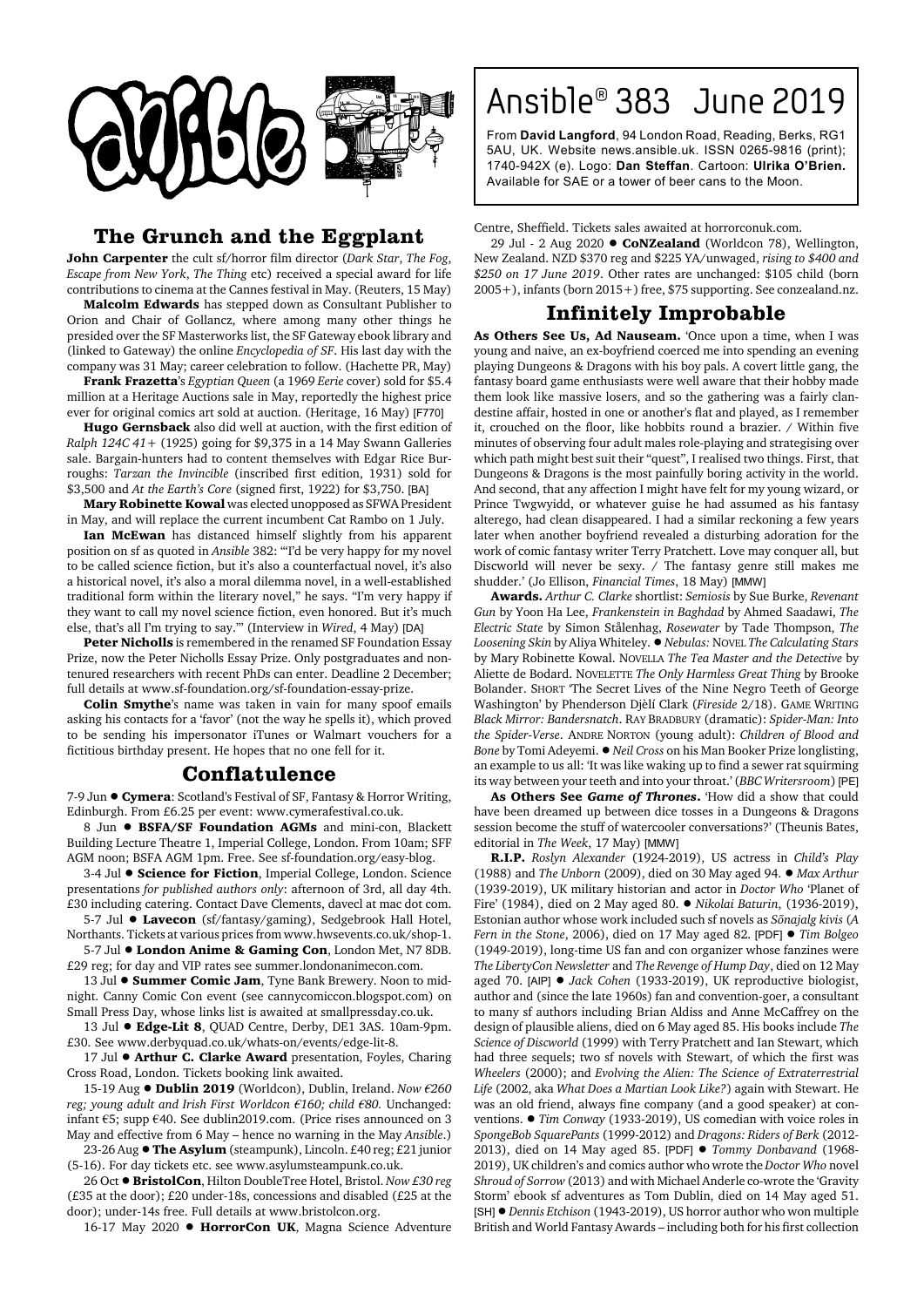*The Dark Country* (1982) – died on 28 May. [L] He received the HWA life achievement award in 2017. ! *Steve Golin* (1955-2019), US producer whose films include *Candyman* (1992), *Being John Malkovich* (1999) and *Eternal Sunshine of the Spotless Mind* (2004), died on 21 April aged 64. [AIP] ! *Isaac Kappy* (1977-2019), US actor in *Terminator Salvation* (2009), *Thor* (2011) and others, committed suicide on 13 May; he was 42. [MMW] ! *Judith Kerr* (1923-2019), German-born UK author and illustrator of much-loved children's books beginning with *The Tiger Who Came to Tea* (1968),died on 22 May aged 95; she was married to Nigel Kneale from 1954 until his death in 2006. ● *Everett Kinstler* (1926-2019), noted US portrait artist whose early pulp/comics work included a stint on Avon's 1950s *White Princess of the Jungle*, died on 26 May aged 92. [PDF]  $\bullet$  *Terry Allen Kramer* (1933-2019), Tony-winning Broadway producer whose shows included *Gorey Stories* (1978), *Frankenstein* (1981), *The Addams Family* (2010) and *Spider-Man: Turn Off the Dark* (2011), died on 2 May aged 85. [AIP] ! *Peggy Lipton* (1946-2019), US actress in *Twin Peaks* (1989-1991; 1992 film spinoff) and *The Postman* (1997), died on 11 May aged 72. [PDF] ! *Bronco McLoughlin* (1938- 2019), Irish actor and stuntman whose films include *Indiana Jones and the Temple of Doom* (1984), *Hellbound: Hellraiser II* (1988), *Willow* (1988) and *Total Recall* (1990), died on 26 March aged 80. ! *Pua Magasiva* (1980-2019), Samoan actor in *Power Rangers Ninja Storm* (2003 tv) and *30 Days of Night* (2007), died on 11 May aged 38. [MR] ! *Peter Mayhew* (1944-2019), US actor who played Chewbacca in the original *Star Wars* trilogy plus later films and spinoffs, died on 30 April aged 74. [F770]  $\bullet$  *Glen Mehn*, US-born 'all round geek, author of speculative fiction, and a Director of The Kitschies', died in May according to a British Fantasy Society tweet (23 May); he was a contributor to *alt.sherlock.holmes*. ! *H. Stanley (Stan) Nuttall* (1926-2019), long-time UK fan and stalwart of the Liverpool Group for many years, died on 26 April aged 92. With John Owen he wrote the fanfiction adventures of Sir William Makepeace Harrison for the club fanzine *Space Diversions*. [RC] ! *Makoto Ogino* (1959-2019), Japanese comics creator best known for the fantasy sequence *Kujaku-*  $\overline{O}$  (*Peacock King*, 1985-1989), died on 29 April aged 59. [JonC] ! *Justin Ponsor* ('J-Po'), comics colorist for Wild-Storm, CrossGen, Marvel and DC, died on 18 May aged 42. [PDF]  $\bullet$ *Terry Rawlings* (1933-2019), UK film and sound editor whose credits include *Watership Down* (1978), *Alien* (1979), *Blade Runner* (1982) and *The Core* (2003), died on 23 April aged 86. [PDF] ! *Chris Reccardi* (1964-2019), US animation writer and director whose many credits include *SpongeBob SquarePants* (1999-current) and *Super Robot Monkey Team Hyperforce Go!* (2004-2006), died on 2 May aged 54. [PDF] ! *Alvin Sargent* (1927-2019), Oscar-winning US screenwriter who scripted *Spider-Man 2* (2004) and co-wrote the 2007 sequel, died on 9 May aged 92. [PDF/CH]  $\bullet$  *Dennis Neal Smith*, US comics fan and con organizer (he chaired the infamous 1966 Westercon) whose artwork inspired several Harlan Ellison stories including 'I Have No Mouth and I Must Scream', died in May aged 73. [PDF] ! *Peggy Stewart* (1923-2019), US actress whose credits include *The Vampire's Ghost* (1945), *The Fall of the House of Usher* (1979) and *FlashForward* (2009), died on 29 May aged 95. ! *Stephen Thorne* (1935-2019), UK actor in three 1970s *Doctor Who* serials ('The Daemons', 'The Three Doctors', 'The Hand of Fear') and radio adaptations including *The Magician's Nephew*, *The Lord of the Rings* and *Guards! Guards*, died on 26 May aged 84. [DWN] ! *Herman Wouk* (1915- 2019), Pulitzer-winning US author whose sf venture was the minor *The 'Lomokome' Papers* (1956 *Collier's Weekly*; 1968), died on 17 May aged 103. [PDF] *A Hole in Texas* (2004) is a borderline-sf satire.

**The Weakest Link.** *Q:* 'The marsh in Bunyan's *Pilgrim's Progress* is called The Slough of ... what?' *A:* 'Newcastle.' (*The Chase*, ITV) [PE]

**Shed of Doom.** The tiny Museum of Classic Sci-Fi in Allendale, Northumberland (www.museumofclassicsci-fi.com) tested the limits of what's possible for its Grade II listed house: having a Dalek outside is OK, but adding a little wooden shed to keep the rain off this merciless exterminator roused the wrath of the county planning department. Controversy ensued; a consultation is in progress. (*Guardian*, 21 May)

**Alien News.** 'Oxford Professor Claims Invisible Aliens Are Interbreeding with Humans' (Firsttoknow.com, 29 April) was one of many recent headlines about Dr. Young-Hai Chi of the Oxford Oriental Institute, who argues that aliens among us are mingling genes because they feel threatened by climate change and nuclear weapons. [MMW]

**Random Fandom.** *FAAn Awards* at Corflu (2-5 May). FANZINE: overall *Banana Wings*; genzine *Banana Wings*; personalzine (tie) *Flag*, *Vibrator*; newszine *Ansible*; apazine *Lofgeornost*; special *Lake's Folly*. WRITING: overall Mark Plummer; fannish article 'Worldcon Kaleidoscope' by John-Henri Holmberg; sercon article 'Weisinger's Worldcon' by Andy Hooper; series/column 'Roadrunner' by Mark Plummer; letterhack Paul Skelton. ART: overall Alan White; special award Steve Stiles; cover Brian Parker for *Beam* 13; cover design Geri Sullivan for *The Corflu 35 Bheer Tasting Guide*; fan illustrator Steve Stiles; photographer/digital artist Ditmar; graphic design Pete Young for *The White Notebooks*. ONLINE: special award eFanzines.com; archive/resource Fanac.org; news/info resource *Ansible*; group or list In the Bar. OTHER: #1 fan face Mark Plummer (your editor was ever so surprised to be listed as #2) ; services to the hobby Andy Hooper; 'smooooth operator' Spike; unrecognized fan achievement Taral Wayne; life achievement Paul Skelton. ! *Bob Madle*, long-time US fan, bookdealer and founding member of First Fandom (see below) who was the TAFF delegate to the first London Worldcon in 1957, celebrated his 99th birthday on 2 June. [CP]

**The Dead Past.** *60 Years Ago*, a golden opportunity dawned for those active in fandom before 1 January 1938: 'BOB MADLE AND DON FORD announce the formation of a new fan club, FIRST FANDOM, a non-profit organisation with dues of one dollar per annum. "Most of the money," they say, "will be expended in a club bulletin which will maintain an up to date roster of members..."' (*Skyrack* 3, 1 June 1959) ! *40 Years Ago:* 'LANGFORD KOS CHECKPOINT IN GRIM FAN STRUGGLE! Well, perhaps not, but it sounds more interesting that way. In fact *Checkpoint* will be folding with the 100th issue, that being more than enough for any sane fan editor, and Dave Langford will be starting up an entirely new publication by the name of *Ansible*.' (Peter Roberts in *Checkpoint* 97, June 1979) ! *20 Years Ago*, the UK relaxacon Seccon (in Stevenage) saw 'the rediscovery of the long-hoped-lost *Fundament!*, the Oxford U SF Group's musical version of the entire Foundation trilogy. This is somewhat, er, telescoped (THE MULE: "Curses! I forgot that my mutation renders me so weak that the effort of singing could at any time kill me stone dead.... Aaarggghhhhh....") and was performed with great enthusiasm but no actual music, drawing praise from Ian Sorensen: "They're making *my* productions look professional!" Asimov purists were intrigued by Dave Clements's evocation of Hari Seldon lurching up from his Time Vault wheelchair at the close of *Second Foundation*, with the words, "Mein Fuhrer ... I can walk!"' (*Ansible* 143, June 1999)

*Encyclopedia Galactica* **News.** Andy Sawyer's old position has been filled at last: the SF Foundation announced that from the end of May the SFF Librarian at Liverpool University is Phoenix Alexander. [RR]

**As Others See Us II.** *Interviewer:* 'Which genres do you avoid?' *George F. Will:* 'Science fiction. Reality is weird enough.' (*NY Times*, 31 May) [JB]  $\bullet$  '*High Life* is not a science-fiction film in any usual sense of the term, despite deploying some classic tropes of the genre. Neither is it a horror film, although it does contain some horrifying imagery. In essence, this is an existential, philosophical treatment of the prison movie genre taken to its logical conclusion ...' (*The Quietus*, 10 May) [R]

**Fanfundery.** *TAFF Site Free Ebooks.* The latest release is a new collection of Terry Carr's fanzine writings, *Fandom Harvest II* – not to be confused with last month's ebook reissue of the 1986 *Fandom Harvest*. This follow-up is substantially longer, with over 118,000 words, and includes everything from *The Incompleat Terry Carr* (1972) that's not also in *Fandom Harvest*, plus lots and lots of previously uncollected material. Downloadable at taff.org.uk/ebooks.php?x=FanHarvest2.

Thog's Masterclass. *Fish in a Barrel Dept.* 'He had some pigeons and a couple of rabbits he'd shot in the freezer.' (Martin Walker, *A Taste for Vengeance*, 2018) [SR]!*Eternal Verities.* 'One didn't question sociologists and their computers.' (Isaac Asimov, *The Naked Sun*, 1957) ! *The Simile of Understatement.* '... not unlike falling nude into a morass of itching powder while two sadistic dentists drilled into one's teeth at the instant of apogee of alcoholic history's most profligate hang-over.' (Richard Condon, *The Manchurian Candidate*, 1959) [MMW] ! *Eyeballs in the Sky.* 'He walked straight into Falcón's eyes and caught the blue flash of his lover's.' (Robert Wilson, *The Blind Man of Seville*, 2003) [PB] ! *Running Gag Dept.* '... legs and buttocks raw from sitting in his uncontrollable urine.' (*Ibid*) ! *Marital Duties Dept.* 'As he spoke his eyes darted about under cover of some heavy, dark eyebrows, which his wife was not keeping under control.' (*Ibid*) [PB] ! *Morbid Metaphor Moments.* '... he lowered himself into a chair in front of his doctor, hesitant as a man with elephant haemorrhoids that ran from nose to tail.' (*Ibid*) [PB]  $\bullet$ *Firestarter Dept.* 'The sound of sizzling nylon reached him as she sawed her legs together.' (*Ibid*) [PB] ! *Neat Tricks.* 'He searched the inside of his head, reached for a cigarette, lit it and inhaled deeply.' (*Ibid*) [PB]

Ansible ® 383 © David Langford, 2019. Thanks to Dev Agarwal, Brian Ameringen, Paul Barnett, John Boston, Claire Brialey, Ramsey Campbell, Carol Carr, Jonathan Clements, *Doctor Who News, File 770*, Paul Di Filippo, Chip Hitchcock, Rob Hansen, Steve Holland, Robert Lichtman, Locus, Curt Phillips, Andrew I. Porter, Private Eye Steve Rice, Richard, Roger Robinson, Marcus Rowland, Martin Morse Wooster, and our Hero Distributors: Durdles Books (Birmingham SF Group), SCIS/Prophecy and Alan Stewart (Australia). 3 June 2019